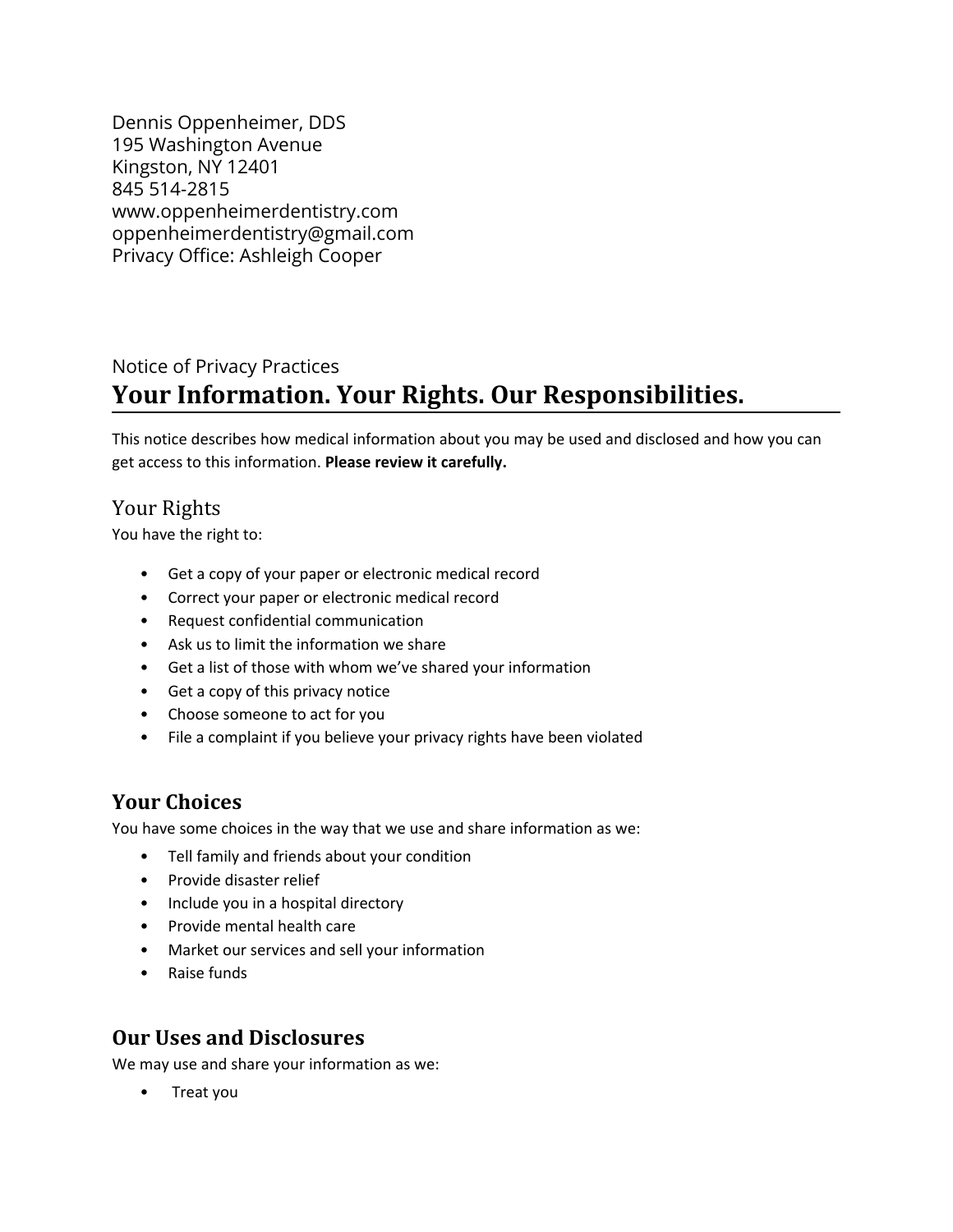- Run our organization
- Bill for your services
- Help with public health and safety issues
- Do research
- Comply with the law
- Respond to organ and tissue donation requests
- Work with a medical examiner or funeral director
- Address workers' compensation, law enforcement, and other government requests
- Respond to lawsuits and legal actions

# **Your Rights**

**When it comes to your health information, you have certain rights.** This section explains your rights and some of our responsibilities to help you.

Get an electronic or paper copy of your medical record

- You can ask to see or get an electronic or paper copy of your medical record and other health information we have about you. Ask us how to do this.
- We will provide a copy or a summary of your health information, usually within 30 days of your request. We may charge a reasonable, cost-based fee.

Ask us to correct your medical record

- You can ask us to correct health information about you that you think is incorrect or incomplete. Ask us how to do this.
- We may say "no" to your request, but we'll tell you why in writing within 60 days.

#### **Request confidential communications**

- You can ask us to contact you in a specific way (for example, home or office phone) or to send mail to a different address.
- We will say "yes" to all reasonable requests.

#### **Ask us to limit what we use or share**

- You can ask us not to use or share certain health information for treatment, payment, or our operations. We are not required to agree to your request, and we may say "no" if it would affect your care.
- If you pay for a service or health care item out-of-pocket in full, you can ask us not to share that information for the purpose of payment or our operations with your health insurer. We will say "yes" unless a law requires us to share that information.

#### **Get a list of those with whom we've shared information**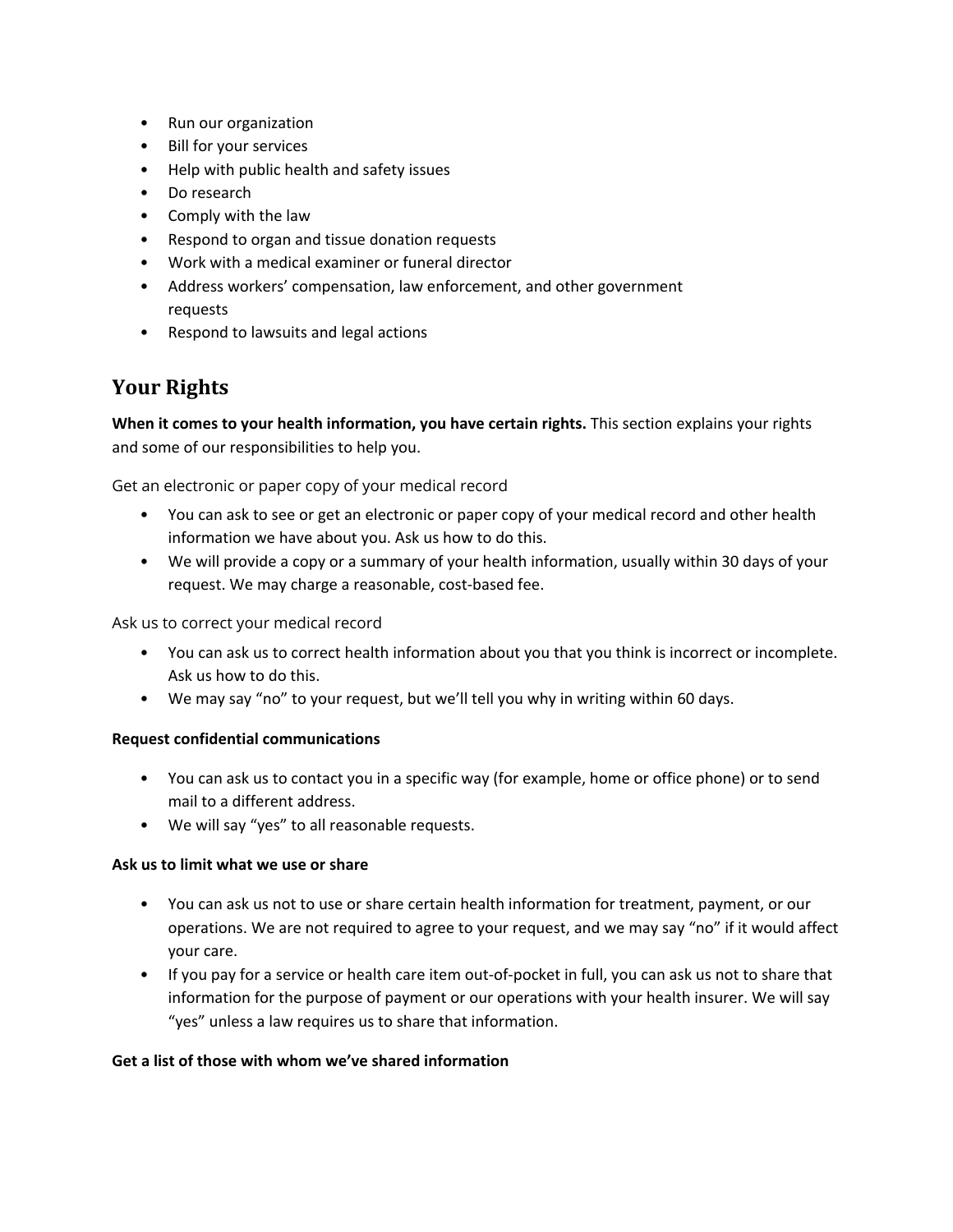- You can ask for a list (accounting) of the times we've shared your health information for six years prior to the date you ask, who we shared it with, and why.
- We will include all the disclosures except for those about treatment, payment, and health care operations, and certain other disclosures (such as any you asked us to make). We'll provide one accounting a year for free but will charge a reasonable, cost-based fee if you ask for another one within 12 months.

### **Get a copy of this privacy notice**

You can ask for a paper copy of this notice at any time, even if you have agreed to receive the notice electronically. We will provide you with a paper copy promptly.

#### **Choose someone to act for you**

- If you have given someone medical power of attorney or if someone is your legal guardian, that person can exercise your rights and make choices about your health information.
- We will make sure the person has this authority and can act for you before we take any action.

#### **File a complaint if you feel your rights are violated**

- You can complain if you feel we have violated your rights by contacting us using the information on page 1.
- You can file a complaint with the U.S. Department of Health and Human Services Office for Civil Rights by sending a letter to 200 Independence Avenue, S.W., Washington, D.C. 20201, calling 1-877-696-6775, or visiting **www.hhs.gov/ocr/privacy/hipaa/complaints/.**
- We will not retaliate against you for filing a complaint.

### **Your Choices**

**For certain health information, you can tell us your choices about what we share.** If you have a clear preference for how we share your information in the situations described below, talk to us. Tell us what you want us to do, and we will follow your instructions.

In these cases, you have both the right and choice to tell us to:

- Share information with your family, close friends, or others involved in your care
- Share information in a disaster relief situation
- Include your information in a hospital directory

If you are not able to tell us your preference, for example if you are unconscious, we may go ahead and share your information if we believe it is in your best interest. We may also share your information *when needed to lessen a serious and imminent threat to health or safety.*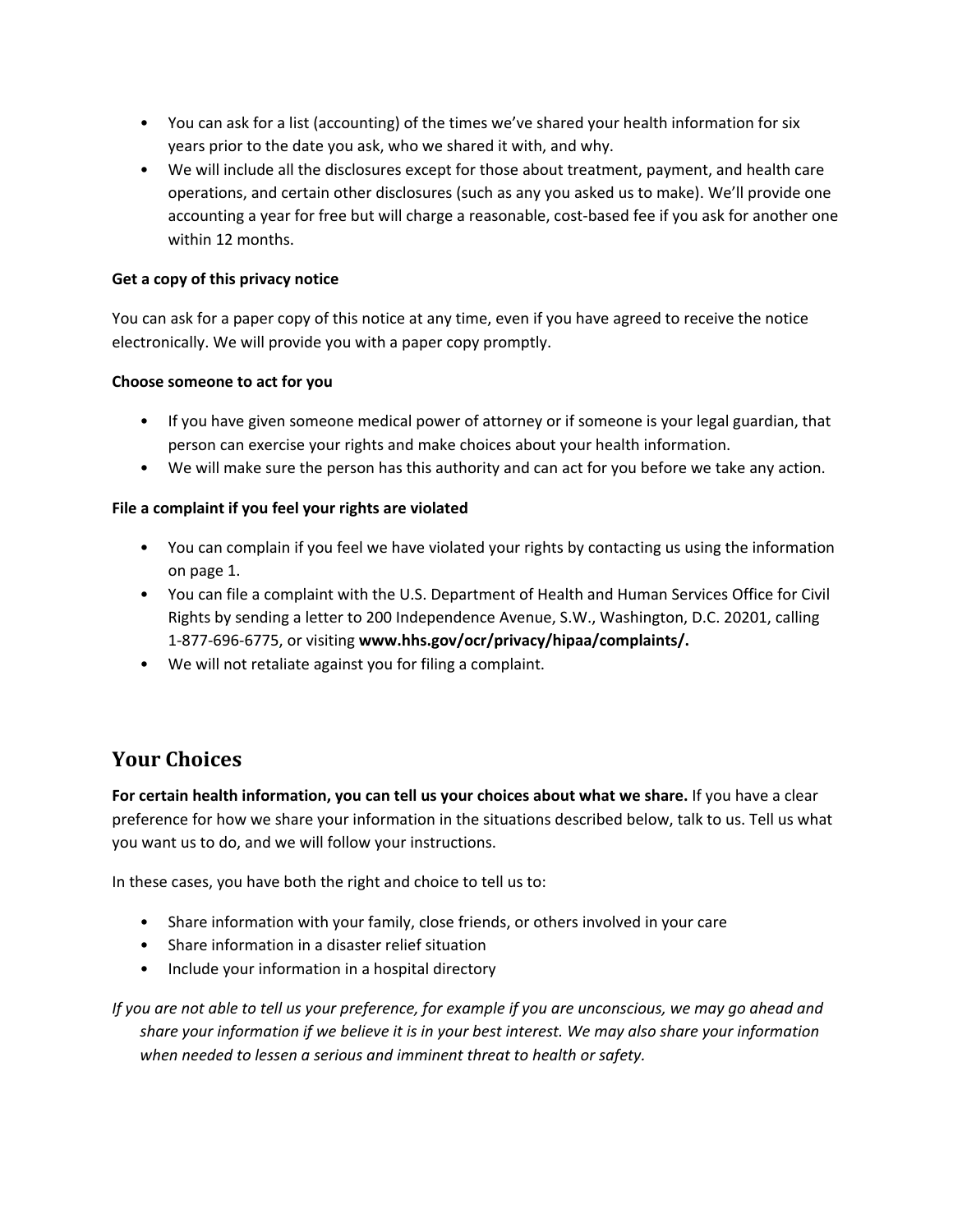In these cases we never share your information unless you give us written permission:

- Marketing purposes
- Sale of your information
- Most sharing of psychotherapy notes

In the case of fundraising:

• We may contact you for fundraising efforts, but you can tell us not to contact you again.

### **Our Uses and Disclosures**

### **How do we typically use or share your health information?**

We typically use or share your health information in the following ways.

#### **Treat you**

We can use your health information and share it with other professionals who are treating you.

*Example: A doctor treating you for an injury asks another doctor about your overall health condition.*

#### **Run our organization**

We can use and share your health information to run our practice, improve your care, and contact you when necessary.

*Example: We use health information about you to manage your treatment and services.*

#### **Bill for your services**

We can use and share your health information to bill and get payment from health plans or other entities.

Example: We give information about you to your health insurance plan so it will pay for your services.

### How else can we use or share your health information?

We are allowed or required to share your information in other ways – usually in ways that contribute to the public good, such as public health and research. We have to meet many conditions in the law before we can share your information for these purposes. For more information see: [www.hhs.gov/ocr/privacy/hipaa/understanding/consumers/index.html](http://www.hhs.gov/ocr/privacy/hipaa/understanding/consumers/index.html)**.**

### **Help with public health and safety issues**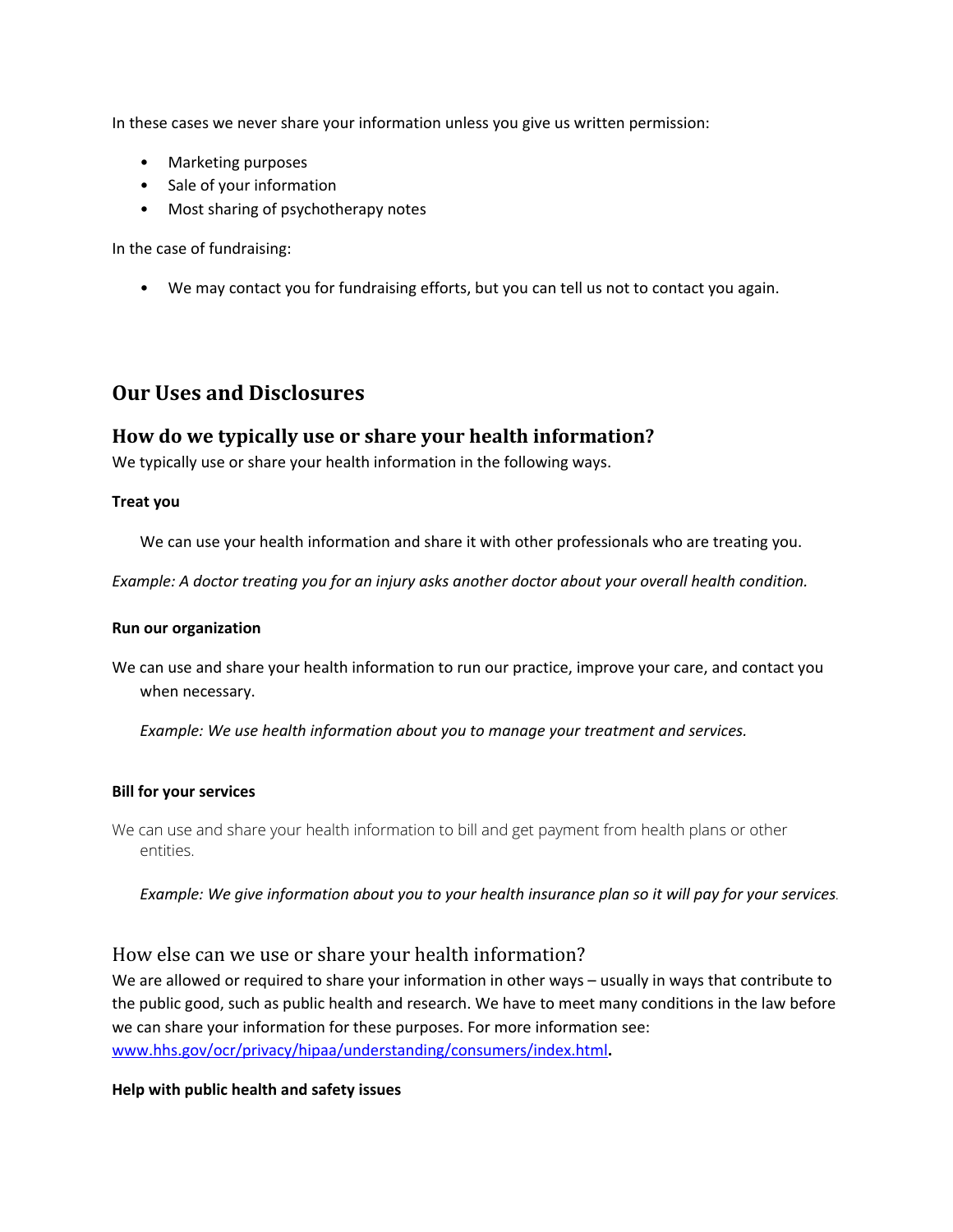We can share health information about you for certain situations such as:

- Preventing disease
- Helping with product recalls
- Reporting adverse reactions to medications
- Reporting suspected abuse, neglect, or domestic violence
- Preventing or reducing a serious threat to anyone's health or safety

#### **Do research**

We can use or share your information for health research.

#### **Comply with the law**

We will share information about you if state or federal laws require it, including with the Department of Health and Human Services if it wants to see that we're complying with federal privacy law.

#### **Respond to organ and tissue donation requests**

We can share health information about you with organ procurement organizations.

#### **Work with a medical examiner or funeral director**

We can share health information with a coroner, medical examiner, or funeral director when an individual dies.

#### **Address workers' compensation, law enforcement, and other government requests**

We can use or share health information about you:

- For workers' compensation claims
- For law enforcement purposes or with a law enforcement official
- With health oversight agencies for activities authorized by law
- For special government functions such as military, national security, and presidential protective services

#### **Respond to lawsuits and legal actions**

We can share health information about you in response to a court or administrative order, or in response to a subpoena.

### **Our Responsibilities**

- We are required by law to maintain the privacy and security of your protected health information.
- We will let you know promptly if a breach occurs that may have compromised the privacy or security of your information.